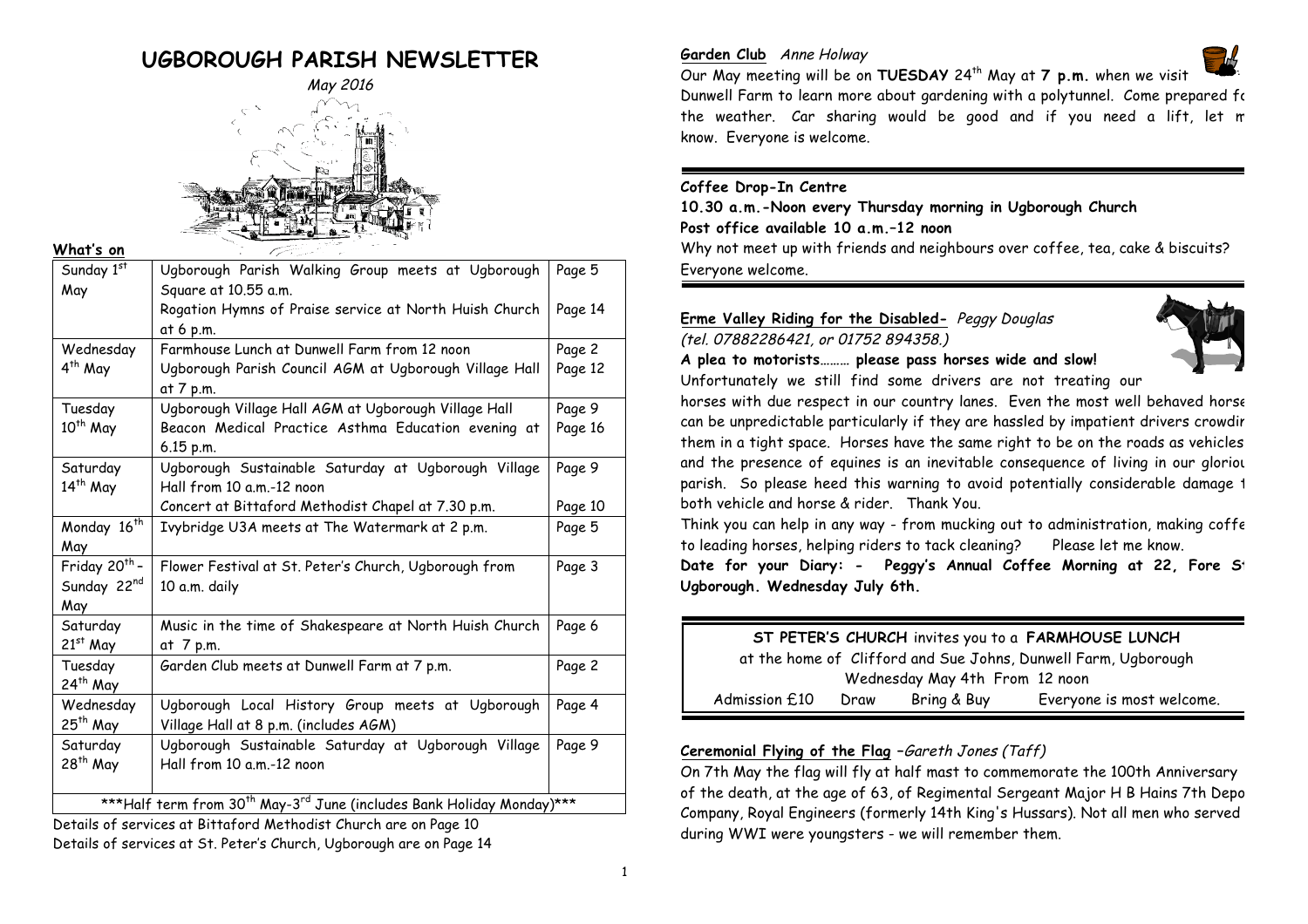| Ugborough Dramatic Group brings you |                 |
|-------------------------------------|-----------------|
| Any Way the Wind Blows              | Two evenings of |

**1970's nostalgia. Choose your delectation! FRIDAY 1st JULY. Tickets £5 Cheese & Wine & Entertainment**

# **SATURDAY 2nd JULY. Tickets** £**12.50**

**to include a 3 Course Supper, Entertainment and Dancing to 70's music** Numbers are limited - so contact Susan Williams, 3 The Square, Ugborough to reserve seats for your specified evening. Text or ring mobile 07941247207 or e mail **susaninxite@me.com**

# **Ugborough Village Fair Saturday 9th July 2016 –put the date in your diary.**

Fair week is coming together with an amazing new inclusion of fun and entertainment (or so I'm led to believe) on the Friday and Saturday night proceeding Fair Day!! I am collecting Bric-a-Brac and books now and stuffing our new 'man cave' much to Richard's horror with all manner of weird and wonderful items. If you are having a clear-out, bring it all here to me at Oakenham, opposite Hillhead Farm. We are aiming to create a 'children's activity tent' in the square on Fair Day and would welcome any ideas for stalls and activities for this and indeed any other part of Fair Week and Fair Day. The Longfaces are booked to play on the lorry and supported by a talented band from ICC. Any thoughts, ideas, piles of bric-a-brac and/or offers of help, please email me at **info@oakenham.com**. Many thanks - Shelley Hutcheon

In aid of the Ugborough Church Bell Fund **Flower Festival** at Ugborough Church **Friday 20th to Sunday 22nd May** from 10 a.m. daily Ploughman's lunches and cream teas will be served The Flower Festival is the formal launch event for the Church Bell Restoration Appeal and **everyone** is invited to the **LAUNCH PARTY** which will be held on the **Friday evening from 6 p.m**. Beer, wine and street food will be served.

#### **Ugborough and Bittaford Pre-School (incorporating Breakfast Club and After School Club) Charity Number 1043499** Catherine Gwynne

| <b>JUNUAL UND LONGETTY</b> | <b>INUIIIDEL TOLIATIS</b><br>CUTTIERTIE OWYNIE        |
|----------------------------|-------------------------------------------------------|
| <b>Opening Times</b>       | Pre-School 9 a.m.-3 p.m. Breakfast Club 8 a.m.-9 a.m. |
|                            | After School Club 3 p.m.-6 p.m.                       |
| Contact                    | 07763215455                                           |
|                            | admin@ugboroughandbittafordpre-school.org.uk          |
| Toddler<br>Baby<br>and     | Monday 10 a.m.-11.30 a.m., Ugborough Village Hall     |
| Group                      |                                                       |

The summer term is now underway and we are enjoying the warmer weather getting as much fresh air as possible. Thanks to our qualified and experience Forest School staff and the availability of the outdoor space on the scho grounds, the children are regularly given opportunity to explore and appreciate the natural world. Forest School programmes in England were developed from a mode brought over from Denmark and are increasingly popular throughout the UI Activities include concocting potions, mud play and creating natural pictures, ofte followed by hot chocolate cooked over an open fire. The session is enjoyed to children and staff alike!

Breakfast and After School Clubs remain very popular and involve a variety c activities inside and out, alongside healthy breakfasts, snacks and tea. We welcom children from pre-school and primary school ages and are often delighted to see how the children interact, with the older children including and caring for the younger children. The close monitoring of the number and mix of staff and childre allows all to enjoy their time with us.

Ugfest 2016 date is confirmed as Saturday  $25<sup>th</sup>$  June. We are excited that loc band The Longfaces will be playing again alongside a swing band. There will be real ale, Pimms, cider and food including a hogroast and barbeque. For tickets or mor information please contact me on 07817175460 or contact pre-school as above. W sold out last year so, to avoid disappointment, please don't delay in getting you tickets!

# **Ugborough Local History Group -** Merryl Docker 01752 893651

No sooner had our 2015/16 season begun than it has now come to an end Wednesday May 25th sees our last monthly meeting and AGM at 8 o'clock Ugborough Village Hall.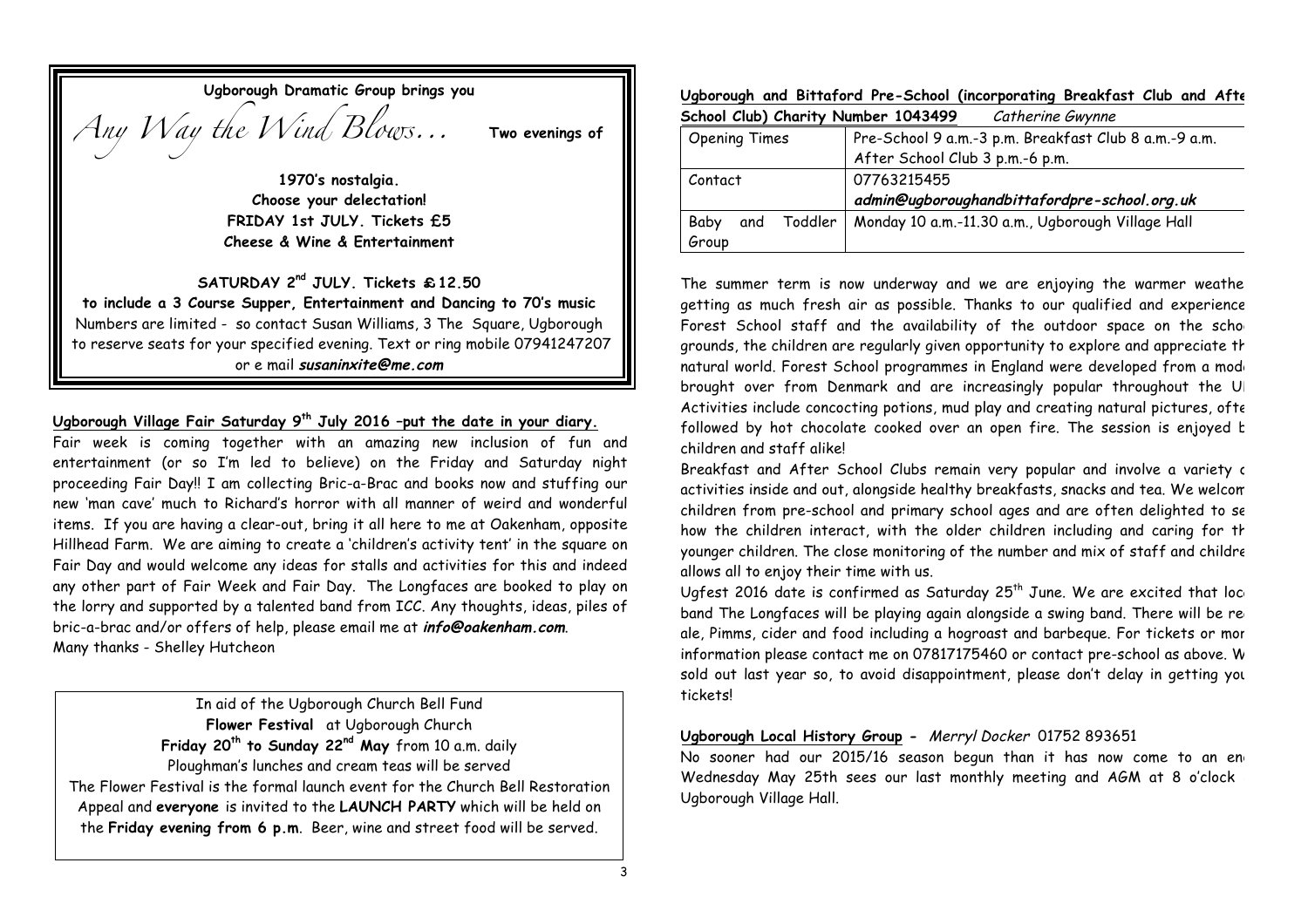The business part will be over soon enough and we will have a very local talk on the Ugborough Work House, so don't miss it! There will be our usual drinks and nibbles too. I look forward to seeing you all on this special evening.

# **Ugborough Parish Walking Group-** David, George, Meryl and Tom.

Our walk on Sunday 1<sup>st</sup> May promises to be a blue mist encountered on the journey to the furthest north of our parish via Owley Gate. It's bluebell time! Meet at the Square for 10.55 a.m. to leave at 11 prompt



for a short drive to the car park for Lady's Wood. Obviously we need to minimise the number of cars. Dogs are more than welcome but could your owners bring their cars and offer a lift to others in the group?

We pass under Brunel's viaduct and briefly marvel at Victorian enterprise before (hopefully) being overwhelmed by the drifts of bluebells in Lady's Wood. The Foot Path 1 then skirts the Glaze Brook to emerge at Owley and from there we continue up to Owley Moor Gate onto the moor. Depending on time, weather and stamina we hope to meander up the Glaze Brook and perhaps have a chance to see Ugborough's very own tin smelting site at the Blowing House. David will no doubt expound on its industrial archaeology. The bracken should be low so we can also have a "Spot the Neolithic settlement" quiz. A gentle stroll (by Dartmoor standards!) will bring us back to Peek Moor Gate and then we pick up Foot Path 2 back to Lady's Wood and after another dose of bluebells we will be back at the car park. The Iron Horse, tin ingots and Bronze Age homes – should be interesting! (Walk about 4 miles taking 2 hours approx.)

Our April walk amply demonstrated not only that Devon can be wet, but that it is not how bad is the weather, but how good is your wet weather gear? David and George decided to pull the plug on the walk at 10.50 a.m. only to be shamed by two determined walkers and enthusiastic dogs into striding up to Shilston, savouring the delights of the Grotto before heading back home via Weeke farm. Everyone surprised themselves by having a thoroughly enjoyable and bracing walk. Sunday lunch tasted wonderful afterwards.

# **Ivybridge U3A** - Jean Sherrell

The General Meeting of Ivybridge U3A will be held at The Watermark at 2 p.m. on Monday 16<sup>th</sup> May at the Watermark. Keith Mason is returning with some more of his stunning photos "Here there and Everywhere". "The talk will include 'snippets' from China to the Alhambra Palace in Granada, to a Hot Air Balloon flight over Ivybridge and a snowy trip in the French Alps.

**The Beacon Federation -** Executive Headteacher - Mrs. Jane Byrne

We offer a warm welcome to our student teacher this term, Mr Butcher, who will be helping out in Dunwell Class.

As a courtesy to local residents and in the interest of good neighbour relation please do not park opposite the school or at the entrance to Seldons Close whe dropping off/collecting children – please park in the Square and walk up to school**. Sport Relief**

Our latest total (with money still coming in) is an amazing £671+! A fantast achievement. Well done to everyone who raised money for this wonderful cause.

# **Dates for your Diary**

\*\*Junior Ten Tors have special events on  $4^{th}$ ,  $18^{th}$  and  $25^{th}$  May\*\* Monday 2nd May: Bank Holiday 9<sup>th</sup> - 13<sup>th</sup> May: SATS Week and Year 4 to Grenville House Monday  $30<sup>th</sup>$ : May Bank Holiday \*\*\* $31^{st}$  May -  $3^{rd}$  June- Half Term\*\*\*

# **Rainfall at Shellwood Hill** George Arnison

I recorded 114mm (4.5") in March at Shellwood Hill, which compares to the last four Marches of 58.0mm (2015), 102.5mm (2014), 161.0mm (2013) and 33.5mm (2012). 'Storm Jake' on 2nd March largely passed us by, but we did get a bit of 'Storm Kate' on 27<sup>th</sup> March.



**Music in the Time of Shakespeare -**A Concert by the Toute Ensemble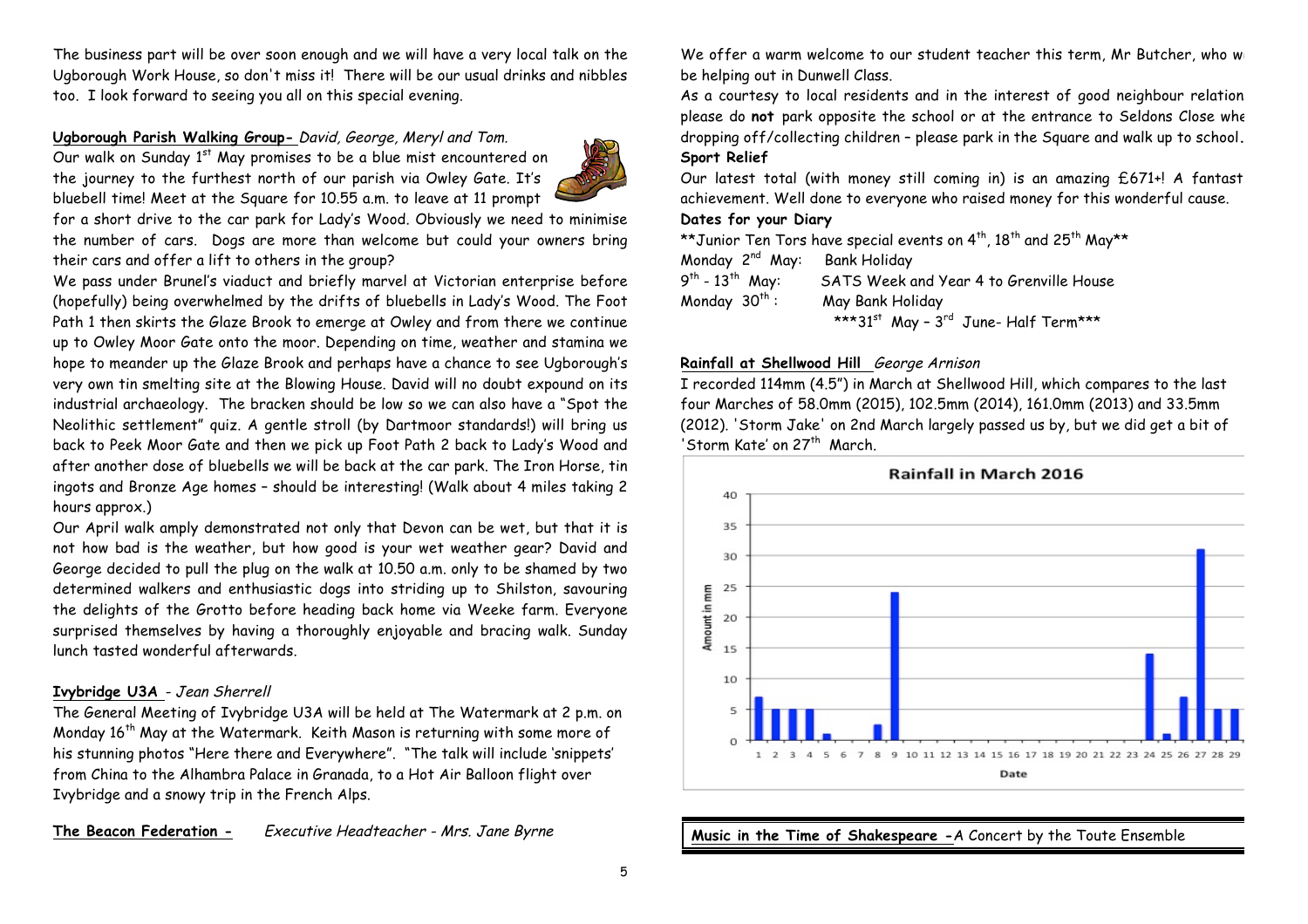At North Huish Church on Saturday May 21st at 7 p.m. Tickets- Adults £7 Children £3 available from 01548 821277, 01548 82133, 01548 821092. In aid of the Churches Conservation Trust and for the maintenance of North Huish Churchyard

### **Beryl's Bookworms** - Sue Johns

The Spool of Blue Thread by Ann Tyler was our book for April. Shortlisted for the 2015 Man Booker Award. This is the tale of the Whitshank family through 4 generations, set in Baltimore, USA.



Tyler in her many novels often explores family life – and this book is no exception. The story is told by cleverly intertwining narrative from various key characters which allow the events that unfold to be viewed from several perspectives, hence the spool of thread. There were very mixed reviews from members – some thoroughly enjoyed the attention to detail that Tyler excels in. We agreed that every character and situation could be clearly visualised – although the apparent lack of pace and any real climax infuriated some. Most of us admitted to being compelled to finish the novel out of curiosity and were led onward by the eloquent prose. (Although a couple wished they hadn't bothered!)

We could all discuss in depth the strengths and weaknesses of the various characters – and were as ever, quite opinionated as to whether or not they endeared themselves to us. Some had difficulty recounting even the era in which the novel was set – it was almost timeless it seemed, as the problems and achievements of the characters were timeless in themselves. Clever some agreed – whilst others vehemently disagreed!

Scores out of 5 from 1 to 4 – averaging 2.6. Next Month: The Buried Giant by Kazuo Ishiguro

# **OPEN GARDENS AND CONCERT: SATURDAY JUNE 18Th**

We are reviving the Open Gardens event this year so it's time to dust down the greenhouses, weed the rockeries, get the lawn clippers out and prepare to discover the delights of your neigbours' gardens. This year we are combining the event with a concert from **Debut** in the evening. **Debut** entertained us last year with a wide variety of songs from West End and Broadway and are returning again by popular demand. During the afternoon cream teas will be served on the church green (inside if wet!)

At this stage we are looking for offers from anyone who is willing to take part by opening their gardens to fellow villagers for the afternoon. Please would you let either Helen Hart (**hmhart@sky.com**) or Sue Johns (**s-johns1@sky.com**) know if this is something you are willing to do, so that we can organise a programme an map the gardens for visitors.

Entry to the Open Gardens will be by programme priced at  $£5$ , available from th church from midday. Concert tickets will be  $£10$  each but you can buy both for th discounted price of £12.50. All funds raised will go towards the church funds.



Your Stars Tonight. I always have difficulty in finding my way aroun the night sky at this time of year - the southern horizon visible from my garden has become cluttered with obscure and difficult 1 recognise constellations - like Corvus (the Crow), Orphiuchus (th

Serpent Carrier)and Libra (the Scales). All of them are no doubt worthy names 1 excellent hardworking constellations - but just a little unrecognisable. I am let struggling until I find the Plough almost vertically above and the "W" of Cassiope low above the North horizon. Jupiter is still shining as the brightest object in th sky but is moving ever westward and in a couple of months will disappear for mar months.

But there is one star that acts as a marker to bring some order into the scatter c stars in the spring night sky. Arcturus will be high in the sky due south by the end of May glowing with an unmistakeable yellow orange and it is by far the brightest star in that area of the sky. It anchors the lower half of Bootes - the Ploughman – as he drives the Plough constellation in endless circles around the Pole sta Eventually I can pick out another four stars above Arcturus that form somethir that the mind can interpret as an old fashioned kite. And as always with the ming once the pattern is spotted, you wonder how you did not see it immediately.

Arcturus is the fourth brightest star visible from the earth and is 25 times the size of our sun and relatively close - a mere 43 light years away. According to m splendid 1957 edition of "Introducing Astronomy" (no Wikipedia in this house!) some mad but persistent scientist measured the heat given off from this distar star and calculated that it is equal to that of a candle 5 miles away. Which is th sort of useless information that you need to retain for a future village qui Between Bootes and the handle of the Plough is a scatter of stars called Cane Venatici - in the 1690 star catalogue of Hevelius they were labelled as the twint hounds of Bootes, the bear hunter - a quick role change for him - equal to ar carried off by our own Ugborough players.

Look carefully on a really clear moonless night in this area and you may spot a mist patch which becomes a silvery circle through binoculars. But even a small telescop reveals the wonder of the globular cluster Messier 3, a ball of perhaps half millic stars, several hundreds of which are clearly distinguishable - it always reminds me of a swarm of bees. When I first saw M3 at a star party through an 8 inc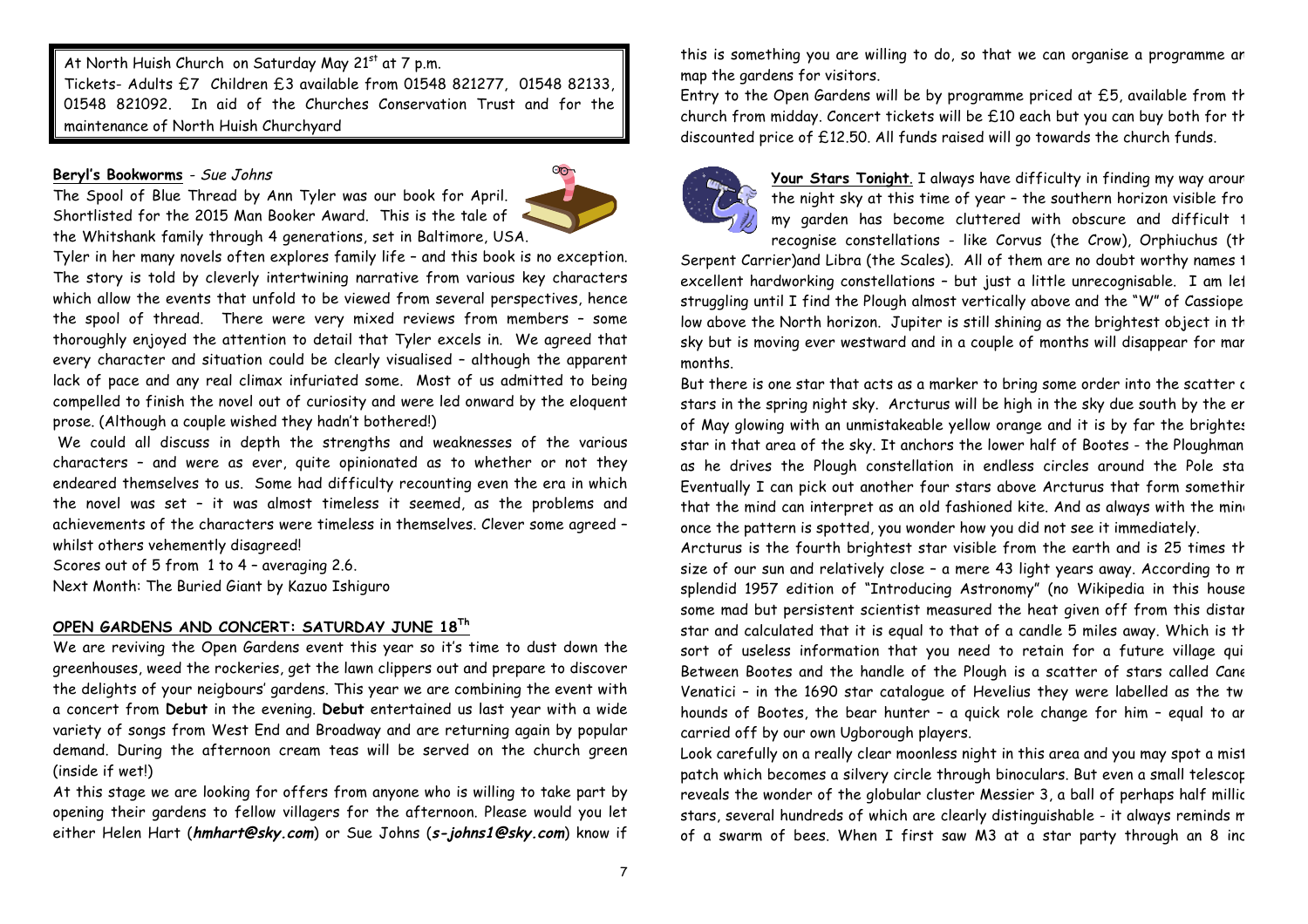telescope it hooked me on astronomy. Apparently there are about 150 globular clusters orbiting our galaxy although some galaxies can have many thousands. Where these star drenched clusters came from and how they formed is still an unanswered riddle of astrophysics – for the moment let's just marvel at their beauty.

#### **Ugborough Sustainable Saturdays**

The "Bring and Buy" table is continuing to be a great success as people can recycle unwanted items and other people get a bargain! We have dedicated the next 3 months takings to a local branch of the charity Chernobyl Children lifeline, a charity that helps children from the Chernobyl area.

Kate has put up some details around the "Bring and Buy" table for you to understand what the charity provides and how our donations can really make a difference. Please take a few minutes to read this.

We are continuing to attract new stall holders at the market especially crafts. We are always looking for enterprising locals to offer original and homemade items so if you would like to give it a go contact us on the usual emailugboroughss@gmail.com Dates for May are - 14<sup>th</sup> and 28<sup>th</sup>

**\*\*\* (Newsletter Editor adds- Many thanks for the greatly appreciated financial donation from money raised at the Bring and Buy table.)\*\*\*** 

## **Sports Report -** Janner Motson

This is a busy time for local sport, with the Uggies contending for honours in 4 age groups and the cricketers cleaning their whites for another championship season. However, with the most popular steeplechase in the parish in April (at Flete) we thought we would take a look at some tips from our experts.

Annie in the Ship fancies 'Out on its Own' ridden by Lucy Gain and trained by Mr O Pengate, whilst John is going with 'Not Enough Business' owned and trained by Mr M T Pokkets and ridden by Nathan Dooin. Vici is keen on 'Yoga Tonight' ridden by Ben Down and trained by Anita Torememba. However, someone on the inside at the Hillhead stables told Sports Report that a good each way bet will be 'Guilty Boy' ridden by Will Fraimim and owned by Lady Izzie Reelly. Philomena recommends 'Sounds Similar' ridden by Anna Logi, whilst Taff thinks 'Study Hard' by Reese Urch is an outside bet.

One bet to avoid is the Uggies for the Cup!

#### **Ugborough Village Hall-** Stafford Williams

The Hall  $AGM$  is planned for Tuesday  $10<sup>th</sup>$  May in the Village Hall. This is the annual opportunity to see what the committee does, have your say and influence the direction that we take in the coming year. You will not be pressurised int joining the committee for turning up so please come along to ensure that we kno what the community want.

As mentioned last month the committee is very grateful for the donations that w received recently: DCC (£973), USS (£609.12), Fair (£1,218.24) and Drama Group  $(E1,000)$ . You will have seen the new tables and chairs from some of these donations and there are plans to put new felt on the roof and repair the side path in the next suitable holiday period. However, both of these jobs are ver expensive so the committee is always looking out for grants or donations.

Last bit of news is the intent to install broadband access, which will cost about £400 each year, but it was requested by numerous users and was highlighted the recent refurbishment survey. More news when we have it in place.

| ベベベベベベベベベベベベ<br>Bittaford Methodist Chapel Jutta Berger 01752 698381                                  |
|-------------------------------------------------------------------------------------------------------|
| Sunday 1 <sup>st</sup> May 10 a.m. Mrs. Val Marriott                                                  |
| $^{\circ}$ Sunday 8th May $\,$ 10 $\,$ a.m. Revd. David Youngs $\,$ Sacrament of Holy Communion $\,$  |
| $\frac{1}{2}$ Sunday 15 <sup>th</sup> May   2.30 p.m.  Revd.  Ralph Ward  Sacrament of Holy Communion |
| Sunday 22 <sup>nd</sup> May 10.30 a.m. Mr. Don Reeby                                                  |
| Sunday 29 <sup>th</sup> May 10.30 a.m. Revd David Youngs                                              |
| $\frac{1}{2}$ Please come and join us - we look forward to welcoming you.                             |
|                                                                                                       |
|                                                                                                       |

#### Church News:

Our first Fundraising concert for this year took place on Saturday 9<sup>th</sup> April. What a brilliant evening that was! We had a great band playing some beautiful Jazz and Blues! One of our guests told her family she was coming out for an evening of choir singing. In the interval she came up to us with a big smile on her face and said: I am so looking forward to seeing my family's face when I tell them about our Jazz and Blues concert! Why not come and join us the next time as we would love to see you. The programme will be on our notice board. R

The coming Fundraising program for the summer months:

Concert: Saturday  $14<sup>th</sup>$  May 7.30 p.m.

Concert: Saturday  $11<sup>th</sup>$  June 7.30 p.m.

Garden party: Saturday  $16^{th}$  July 2 till 5 p.m.

Live Music, Barbeque, Bouncy Castle, Face painting, Cream Tea and lots more!!!!!!

 $\mathbf{1}^{\top}$ Our Hall is available for hire. We have a small Tea Kitchen. All enquiries contact: Jutta Berger as above or e-Mail to: **juttaberger@tiscali.co.uk**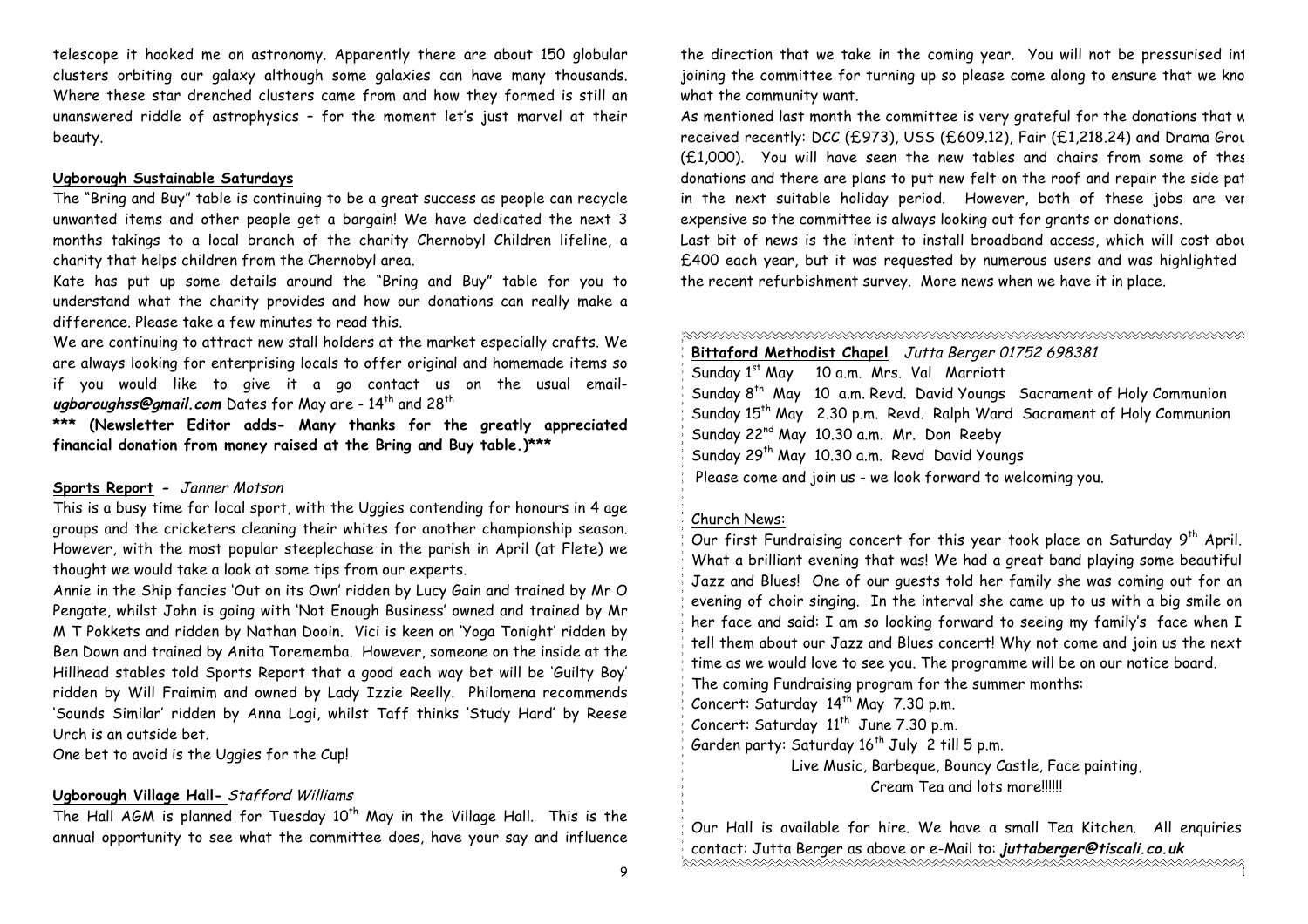Green Pastures Coffee Bar for families with small children. Open every Friday from 10 a.m. 'til 12 noon including School Holidays!

**Ugborough Parish Council** Clerk: Sarah Woodman Tel: 01364 661127 Email: **ugboroughpc@yahoo.co.uk** Website: **ugboroughparishcouncil.gov.uk**

**The April Parish Council Meeting** started with a whole raft of complaints about the highways, and County Councillor Richard Hosking reminded the meeting of the on-line reporting facility, which is available at **https://new.devon.gov.uk/.** In addition, District Cllr Tom Holway highlighted the 'My Account' facility at **http://www.southhams.gov.uk/myaccount**, on which to access your SHDC services.

**The Neighbourhood Plan** has reached the consultation stage, following which an amended draft would be issued by SHDC for a further consultation and examination, with a referendum due in December.

**Planning applications** considered at the meeting included the proposed conversion of agricultural buildings to three dwellings at Earlscombe Farm, for which inadequate plans were provided – due to consultation deadlines, the Parish Council had to respond to the information available, to which they gave 'in principle' support to well-designed new build. No objections were raised to the proposed extension at Maple Lodge, 2 Brook Gardens, Ugborough, nor to the greenhouse at 1 Cider Press Barn, Ludbrook. Two stables, rather than the proposed 4, would be more appropriate to the size of the field to the south side of Quillet, Wrangaton; and Councillors raised no objection to dwelling 1b at Filham Cottages, but considered that dwelling 1a would constitute inappropriate development. Finally, Councillors supported the revised scheme for change of use of agricultural building to light industrial at Cutwellcombe Farm.

**The CPRE Devon 'Our Outdoors' Competition** replaces the former Best Kept Village competition, with a wider and more community-based outlook. The Parish Council is already driving the enhancement of our villages, and opportunities for community involvement were discussed at our Annual Parish Meeting. The 'Our Outdoors' competition will act as a focus for our activities – watch out in the newsletter for further proposals and how you can get involved.

**The Ugborough Community website, http://www.ugborough.com/** continues to provide an excellent focus for community activities in the parish and provides a lir to the Neighbourhood Plan, school, village hall, Parish Council and a variety c services in the Parish. Recognising its invaluable role, the Parish Council will be contributing towards the cost of running the site. The Parish Council has also arranged funding from Devon Active Communities for ballroom dancing classes – look out for further details!

**www.devoncarers.org.uk** or 08456 434 435 is the contact for Devon Carers - an information and support service to improve the quality of services for all carers Devon. The benefits to carers include: a regular newsletter with information about events, groups and training in your area; a Carer Alert Card to ensure the person you care for gets help if something unexpected happens to you; contact with someone to give you advice and support; and, help accessing time off from caring.

The next Parish Council Meeting will be held on Wednesday 4<sup>th</sup> May, starting a the earlier time of 7 p.m. with the Annual Parish Council Meeting, when arrangements for the coming year will be agreed. Agenda and minutes ar displayed on the noticeboards and website.

# **Mission Community event- Harberton Vicarage- Christian Aid Coffee Morning – 10.30 a.m. – 12 noon, Saturday 21st May** Philip and Caroline

During Christian Aid Week, people from all our parishes are invited to make contribution to our main Churches' charity helping displaced and desperate peopl in moments of crisis and with their longer term efforts to become and remain selfsupporting.

One way is to come to Harberton Vicarage on the morning of Saturday 21st Ma<sup>r</sup> enjoy a cup of coffee, support a Bring and Buy Stall, buy some raffle tickets, have a chat and leave as large a donation as you can. We'd love to see a contingent from each of our parishes!!

If you don't know where the Vicarage is, leave your car in the Parish Hall car park (well signposted at the top of the village), turn left as you come out  $\&$  it's the on house on your left – about 150 yards up the lane.

# **Diamond Weddings**

Many congratulations to Colin and Sylvia Lund of Harberton who reach their 60 years this month. **Also to John and Maureen Tubman of Ugborough who recently celebrated their own Diamond event.**

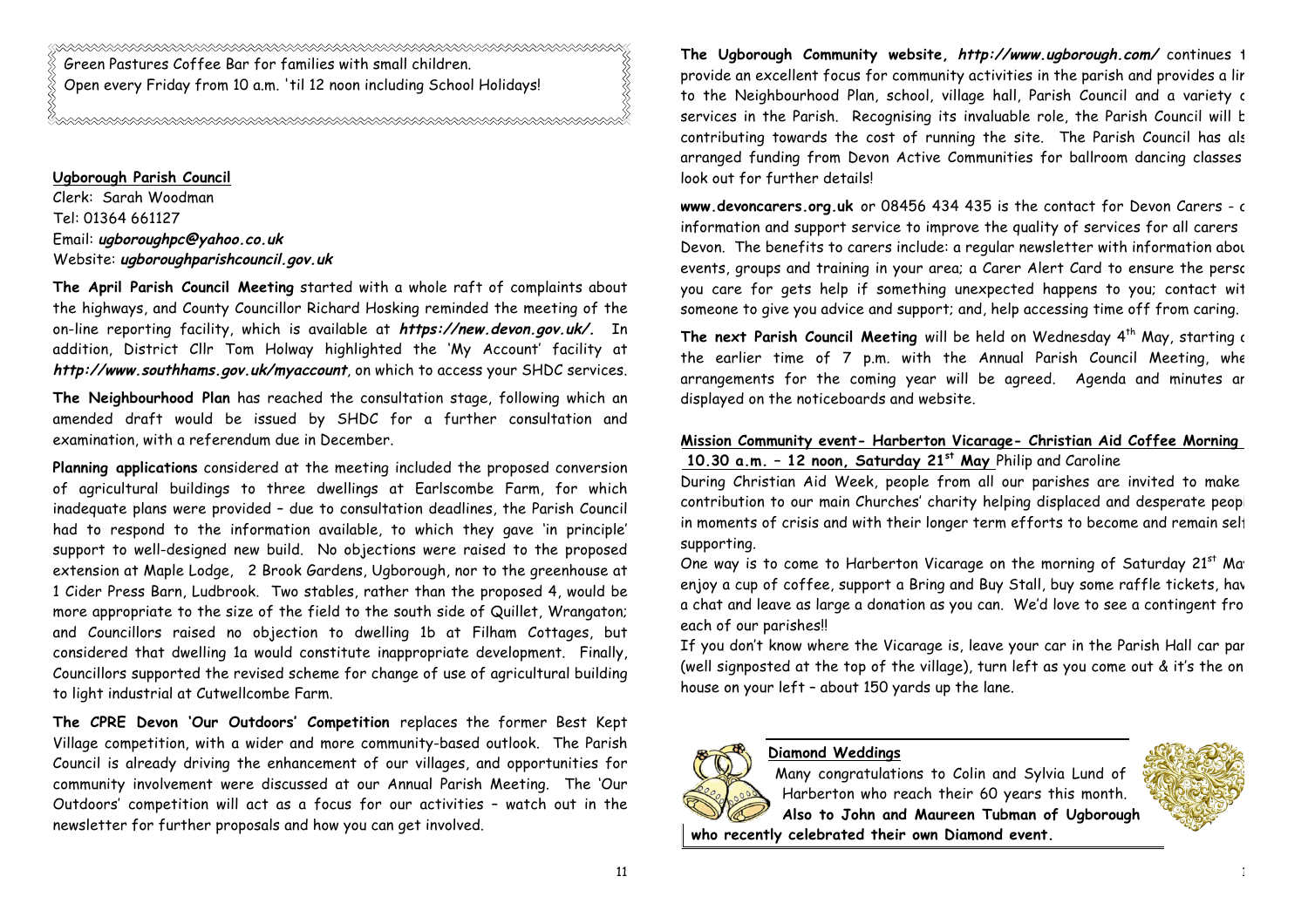We send you all our very best wishes and blessings on the years to come.

# **St. Peter's Church, Ugborough**

# **A letter from our Priest in Charge- Rev'd David Sayle**

Our Archbishop of Canterbury, Justin and Archbishop of York, John have launched a call to pray for the Church's engagement in evangelism in the week leading up to Pentecost (May 8th - 15th, 2016).

In a letter to all clergy in the country they say, "In the week leading up to Pentecost we long to see a great wave of prayer across our land, throughout the Church of England and many other Churches. Our hope is

- for all Christians to deepen their relationship with Jesus Christ.
- for all of us to have confidence to share the Gospel
- for all to respond to the call of Jesus Christ to follow Him as disciples, to live out the Gospel and to seek God's Kingdom from day to day"

Our Archbishops encourage prayer to be offered in a variety of ways over this week, with a common focus on the "Lord's Prayer". They write: "At the heart of our prayers will be the words that Jesus Christ himself taught us: 'Thy kingdom come, thy will be done.' It is impossible to overstate the life-transforming power of the Lord's Prayer. It is a prayer that is reassuring enough to be on the lips of the dying and yet dangerous enough to be banned in cinemas. It is famous enough to be spoken each day by billions in hundreds of languages and yet intimate enough to draw us ever closer into friendship with Jesus Christ. It is simple enough to be memorised by small children and yet profound enough to sustain a whole lifetime of prayer. When we pray it with sincerity and with joy, there is no imagining the new ways in which God can use us to his glory."

Our own Diocesan initiative has at its centre the call for each of us to grow in prayer, so with these two calls, I invite everyone to join with us throughout that week in prayer by either attending one of the below gatherings, or if you are unable to attend, pick up the 'at home' material, which will be in our Mission Community churches, failing that feel free to contact me on **parish\_sayle@me.com** or by phone 01548 821199

| Sunday 8th   | Our Church services will focus upon<br>the Archbishops' initiative. |
|--------------|---------------------------------------------------------------------|
| Monday 9th   | 7 p.m. Harberton Church                                             |
| Tuesday 10th | 7 p.m. Ermington Church                                             |

| Wednesday 11th | 7 p.m. Moreleigh Church                    |
|----------------|--------------------------------------------|
| Thursday 12th  | 7 p.m. Diptford Church                     |
| Friday 13th    | 7 p.m. Ugborough Church                    |
| Saturday 14th  | 7 p.m. Harbertonford Church                |
| Sunday 15th    | 7 p.m. Diocesan Event at Exeter Cathedral. |

Throughout this week it is hoped that each of the Mission Community churches will have a small prayer table in church based on one of the sentences of the Lord Prayer, please feel free to visit our churches and hopefully use this resource. I you would like to know anymore about this national call to prayer please eithe contact me or visit the website: **http://www.thykingdom.co.uk**

David

# **St Peter's Church Services in May**

| Date and time                           | Service                                     |
|-----------------------------------------|---------------------------------------------|
| Sunday 1st May                          | All Age Worship                             |
| 9.30 a.m.                               | An informal service for all                 |
|                                         |                                             |
| Sunday 8 <sup>th</sup> May              | Sung Eucharist                              |
| 11 a.m.                                 |                                             |
|                                         |                                             |
| Sunday 15 <sup>th</sup> May (Pentecost) | <b>Family Communion</b>                     |
| 9.30 a.m.                               |                                             |
|                                         |                                             |
| Sunday 22 <sup>nd</sup> May             | Sung Eucharist                              |
| 11 a.m.                                 |                                             |
|                                         |                                             |
| Sunday 29 <sup>th</sup> May             | Sung Eucharist                              |
| 9.30 a.m.                               |                                             |
|                                         |                                             |
| Friday 13 <sup>th</sup> May             | Prayer meeting (see David's letter)         |
| 7 p.m.                                  |                                             |
| Every Tuesday except school             | Celtic Prayer                               |
| holidays                                | A time of intercessionary prayer for all in |
| 9 a.m.                                  | need                                        |
|                                         |                                             |